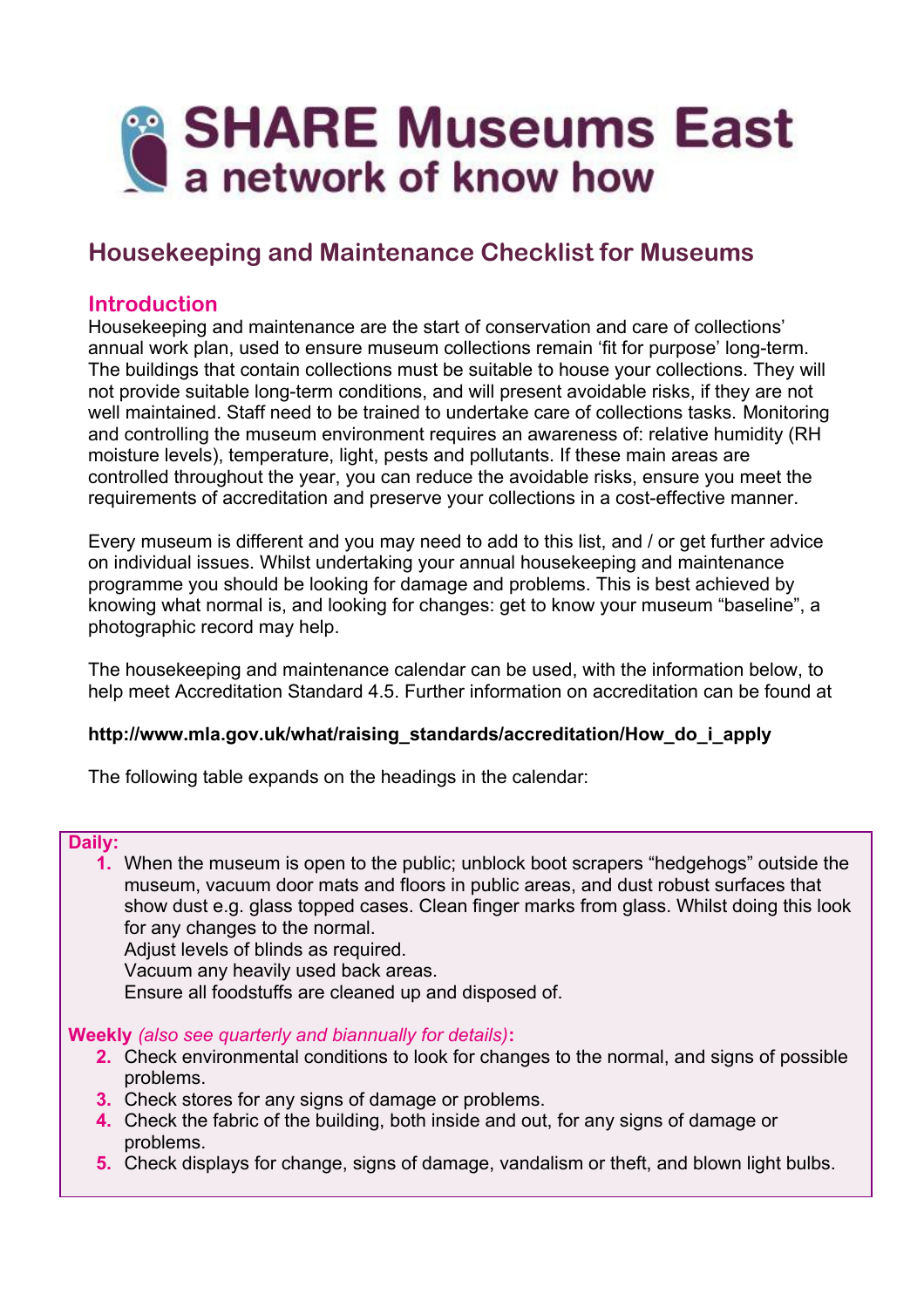### **Fortnightly:**

**6.** Record any relevant findings. Remove large insects from traps to prevent a food source for other pests.

# **Monthly:**

**7.** Tidy up regularly used areas, including events and education materials, getting as much off the floor as possible. Vacuum all floors, dust or brush surfaces (use a brush on non robust surfaces), also looking for signs of damage or problems.

## **Quarterly:**

- **8.** Integrated Pest Management (IPM): Replace with new traps. Identify and record relevant findings. Seek conservation advice if museum pests are found.
- **9.** The building needs to be inspected for potential threats e.g. leaky roofs, poor wiring, internal pipework, blocked gutters, leaking drainpipes, degraded paintwork, mould, excess vegetation and ill-fitting windows and doors. Ensure the building is bird proof.
- **10.**Staff meetings can be used to raise awareness, discuss findings and plan improvements. Take a walk around the museum; check presentation, ensure no direct sunlight falls on collections.

### **Biannually:**

- **11.**Gutters should be cleared biannually, in late spring and the autumn to remove leaves and debris. If your building is in an area of high leaf fall, or is prone to moss growth on the roof, then you may need to do this more often.
- **12.**Sort and organise stores to enable access. Ensure as much as possible is on shelves or pallets rather than on the floor. Keep tidy, vacuum floors, dust or brush surfaces (use a brush on non robust surfaces), also looking for signs of damage or problems, in all areas. Check a selection of stored objects for signs of damage or problems. Set aside some time to improve object packaging.
- **13.**Check housekeeping and maintenance tasks are being completed to agreed timescales and methods.

# **Annual:**

**14.**Deep cleaning means vacuuming all the less accessible places e.g. behind and under cupboards and cases, skirting boards, ledges, lintels, panelling, case interiors where needed, light boxes etc. move furniture, objects and boxes where necessary. You could take the opportunity to do an inventory and condition check at the same time to reduce object handling.

Open displays should also have an annual deep clean; depending on the position of the display, external ground type and numbers of visitors, you may need to clean open displays more frequently. If you are concerned about the levels of dust and dirt in your museum you can investigate with an external advisor.

Get chimneys cleaned if fireplaces are in use. (If fireplaces are not used they should be cleaned and then capped, but not sealed).

- **15.**Check your Health and Safety documentation is up to date, including risk assessment, control of substances hazardous to health (COSHH) and staff training needs.
- **16.**Check and update your emergency plan including new Health and Safety information. Invite the Fire Brigade and Police Service to visit and discuss your plan.
- **17.**Ensure all museum and legal requirements are being met e.g. testing electrics and special equipment licences/ tickets, checking fire and security procedures.
- **18.**Review the reasons for and locations of, environmental monitoring. Check the calibration of equipment, with external support if necessary.
- **19.**Check windows and electric lights for the ultra violet levels (you can borrow equipment to do this). Check positions of electric light. Check light levels. Ensure blinds, curtains and shutters are working.